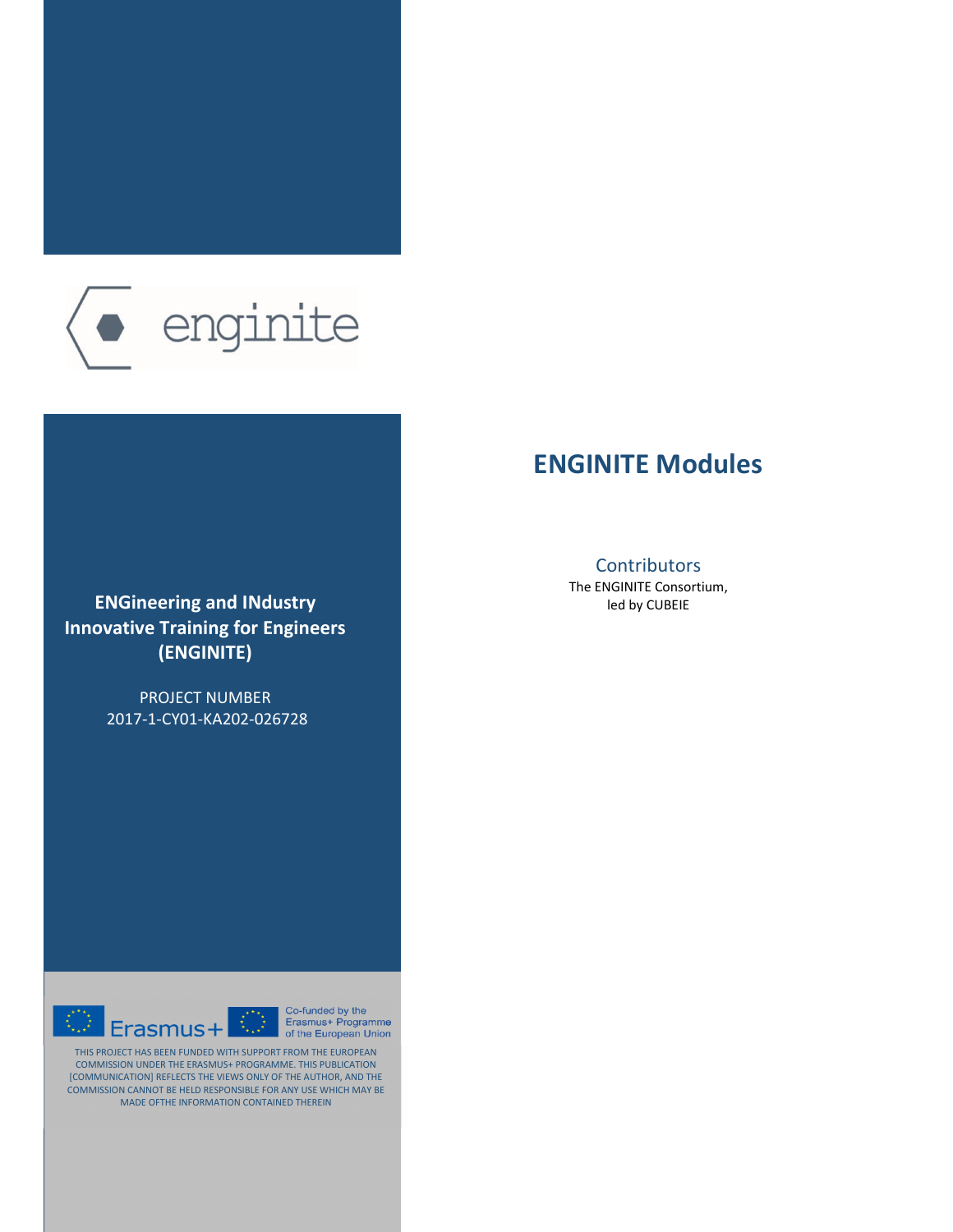

# Consortium

This document has been produced by the consortium of the ENGINITE project

| Cyprus<br>University of<br>Technology | <b>CYRPRUS UNIVERSITY OF TECHNOLOGY</b><br>[CUT] |
|---------------------------------------|--------------------------------------------------|
| <b>AALBORG UNIVERSITY</b><br>DENMARK  | <b>AALBORG UNIVERSITET [AAU]</b>                 |
| CUEE<br><b>NTEGRATED ENGINEERING</b>  | <b>CUBEIE L.L.C. [CUBEIE]</b>                    |
|                                       | TECHNICAL UNIVERSITY OF CRETE [TUC]              |
|                                       | <b>GRANTXPERT CONSULTING LTD</b><br>[GrantXpert] |
| <b>think up</b>                       | <b>USEFUL SIMPLE PROJECTS LTD [ThinkUP]</b>      |

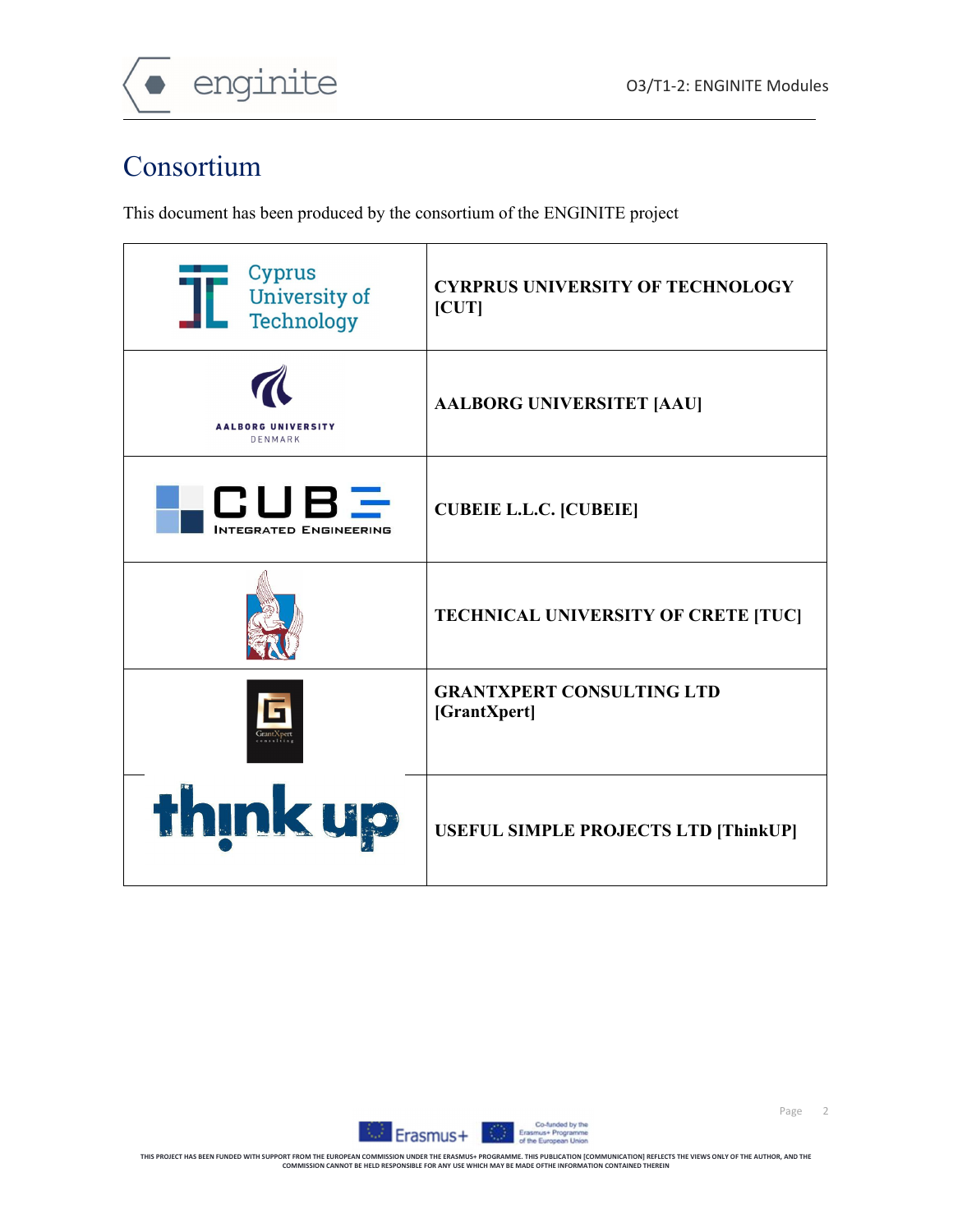

# Contributors

- (ThinkUp) Oliver Broadbent
- (AAU) Søren Willert
- (CUBEIE) Andreas Andreou, Panayiotis Andreou
- (CUT) Andri Ioannou, Yiannis Georgiou, Stelios Yiatros, Ioannis Vyrides
- (TUC) Nikos Xekoukoulotakis, Konstantinos Komnitsas
- (GrantXpert) Christina Achilleos, Stephanie Apserou

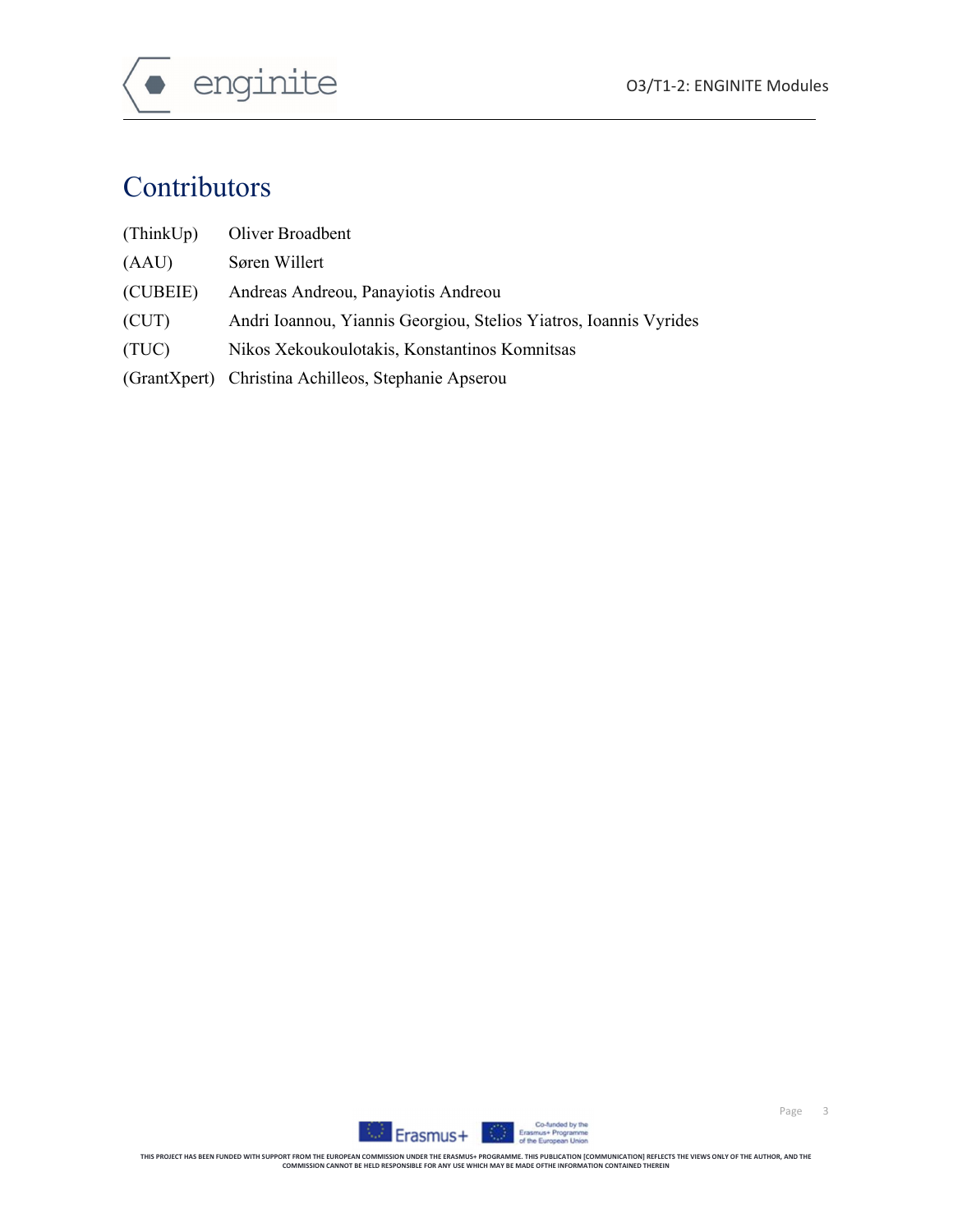

# Table of Contents

| 1.              |  |
|-----------------|--|
| 2.              |  |
| a.              |  |
| b.              |  |
| $\mathcal{C}$ . |  |
| $d$ .           |  |
| e.              |  |
| 3.              |  |
| А.              |  |
|                 |  |
|                 |  |
|                 |  |
|                 |  |
| B.              |  |
|                 |  |
|                 |  |
|                 |  |
|                 |  |

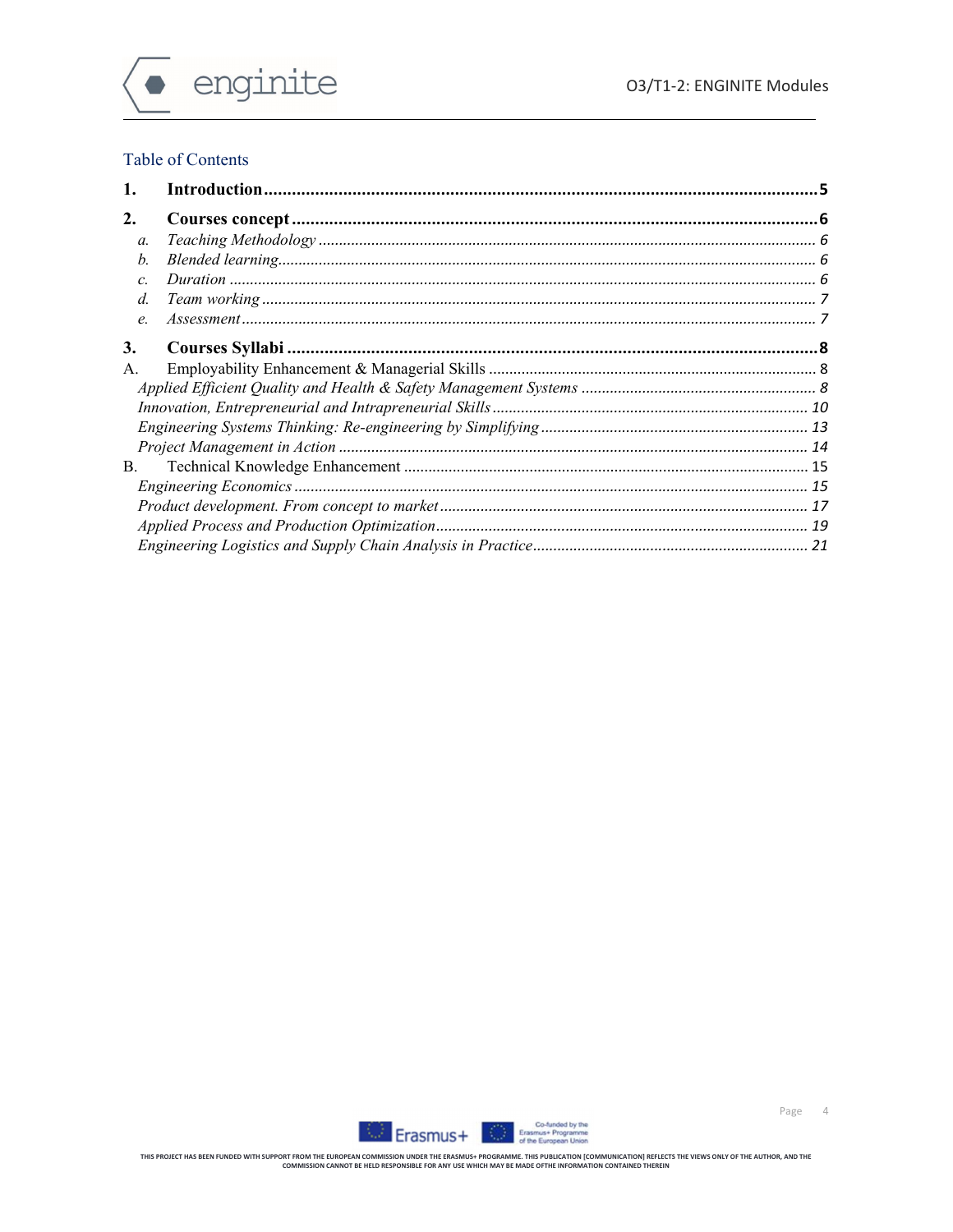

# **1.**Introduction

This document includes the courses syllabi and all relevant information regarding the ENGINITE training courses. The syllabi aim to gather all relevant information for the eight courses and ensure that the responsible partners are well prepared for the training on the Problem based learning. After the training is expected that the syllabi will be updated accordingly.

The table below presents all eight courses and the partner of the consortium who is responsible for the design, development and improvement of each course.

| $\mathbf{A}$     | <b>Employability Enhancement &amp; Managerial Skills</b>         |
|------------------|------------------------------------------------------------------|
| A1 Week 2        | Engineering Systems Thinking: Re-engineering by Simplifying      |
| A2 Week 3        | Project Management in Action                                     |
| A3 Week 4        | Innovation, Entrepreneurial and Intrapreneurial skills           |
| A4 Week 5        | Applied Efficient Quality and Health & Safety Management Systems |
|                  |                                                                  |
| B                | <b>Technical Knowledge Enhancement</b>                           |
| <b>B1 Week 7</b> | Engineering Logistics and Supply Chain Analysis in practice      |
| <b>B2</b> Week 8 | <b>Engineering Economics</b>                                     |
| <b>B3</b> Week 9 | Applied Process and Production Optimization                      |

**Table 1:** Courses titles and responsible partner

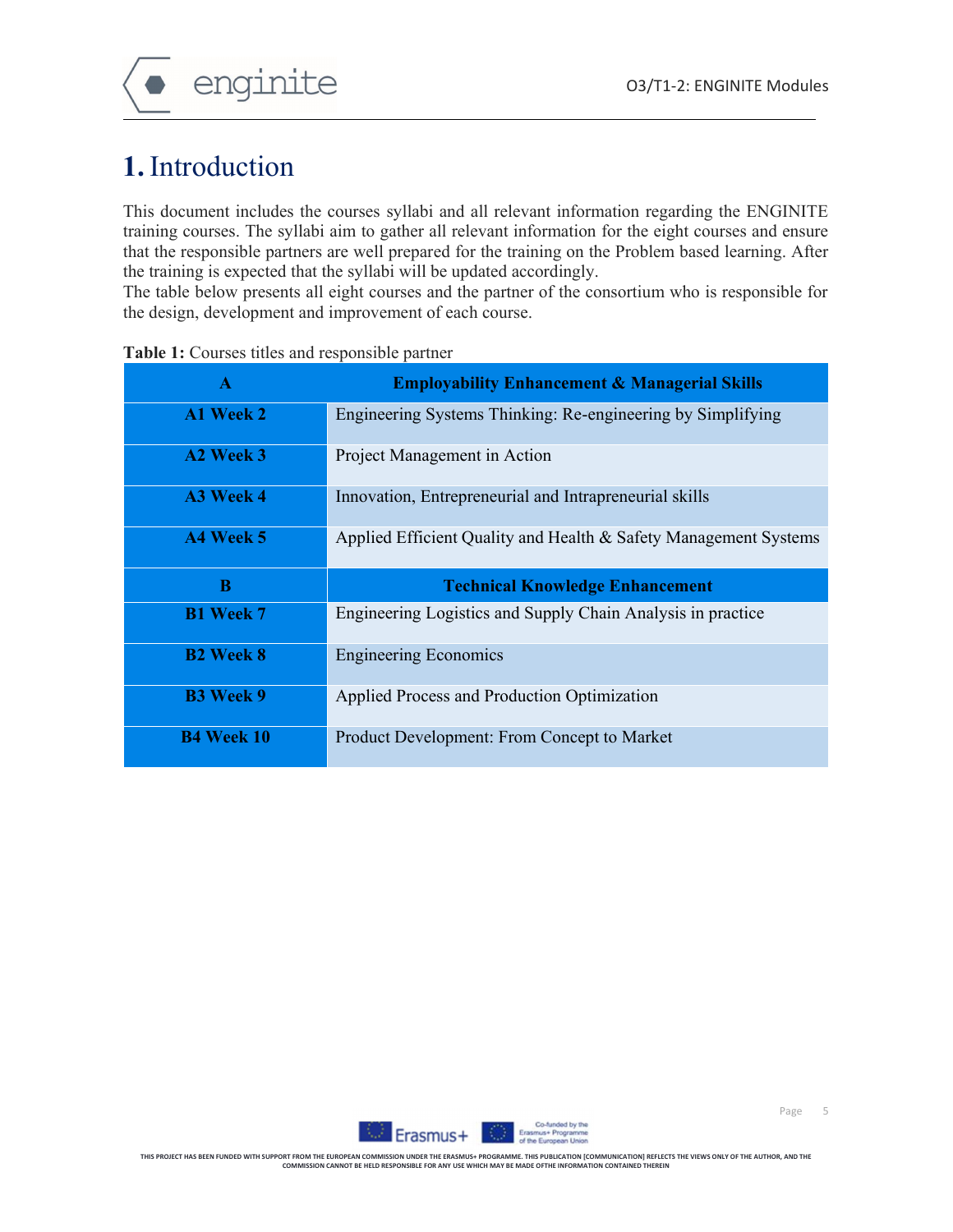# **2.**Courses concept

### **a. Teaching Methodology**

The courses will be taught with the use of Problem Based Learning methodology. Real cases which are derived directly from SME/industry and are relevant to the subject of the course will be used as case studies. The problems may be defined from each industry/SME partner organization, yet young engineers and/or instructors will be able to suggest alternative problems/case studies as well. Trainees, under the guidance of their instructors, need to approach and tackle problems by offering tangible solutions, and present their findings and suggestions to their instructor and industry/SME partner organization. The success will depend heavily on students' preparation and on active participation during the learning process.

#### **b. Blended learning**

Each course of the program will be composed by both online and face to face sessions. Thus, each course will be carried out using blended learning approach.

The first session of each course will be carried out online; in this session trainees will be introduced to the course. In particular, this introductory session aims to inform the trainee engineers about the course's scope and its learning approach, the resources that will be used (e.g., online presentations and/or videos) as well as the expected learning outcomes. Moreover, possible problems/case studies will be presented for the purpose of each course. Thus, at this point participants will be able to brainstorm and suggest further/ alternative problems as well.

After the introduction, one-week face-to-face meetings between engineers and the instructors will take place. During that week, the engineers are expected to analyze the given problems/case studies, as well as to develop and present their proposed solution, for accomplishing successfully the desirable learning goals.

Participation to both, online session and face-to-face meetings are obligatory for the successful completion of each course.

#### **c. Duration**

The total duration of each course will be 6 days and it is comprised of one online session of approximate three hours (1 day) and five face-to-face meetings (5 weekdays).

The online introduction to all of the courses will be clustered at the start of the programme. Each course will then be delivered one-after-the-other.

During each face-to-face meeting, the instructor will provide guidance and support to trainees for approximately three hours. It is noted that the trainees will be responsible to manage their time efficiently in order to complete the deliverables in the time-frame given.

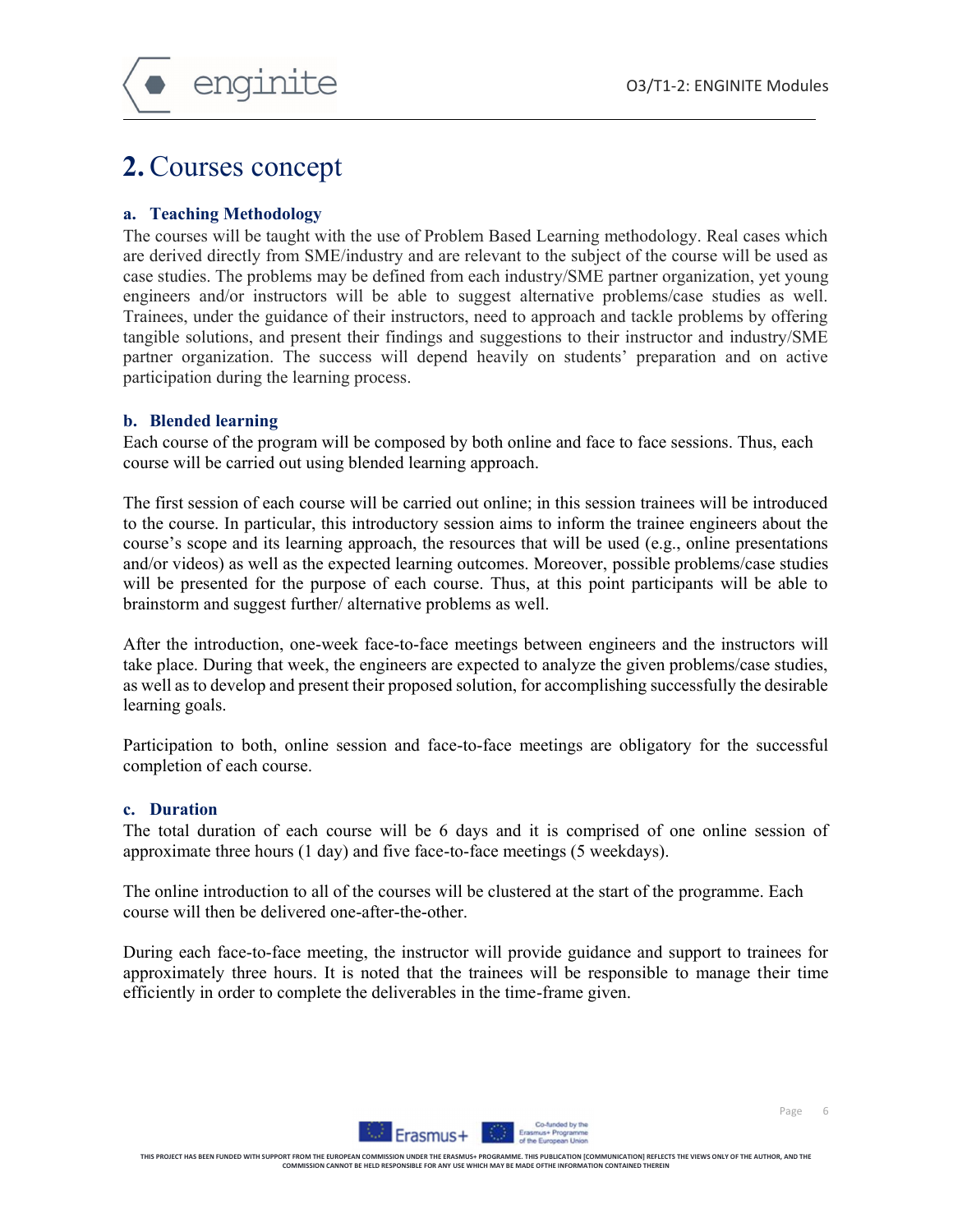

### **d. Team working**

Trainees will work in groups of 4-5 to identify the problems that they will have to solve; they will also work together to reach the most appropriate and evidence-based solutions. Finally, the trainees will collaborate to reflect on their learning to agree shared learning objectives.

#### **e. Assessment**

In alignment with the PBL methodology, assessment will be flexible course-by-course and will include a mixture of formative assessment (to help trainees guide their own learning) and summative assessment (to give the trainees a grade). Since learning outcomes will vary, a certain degree of negotiation is expected between trainees and facilitator on what is going to be assessed and how.

Nevertheless, an important part of the assessment will be considering how the trainees have participated in reflective learning. To support reflective learning itself, and assessment of engagement with reflective learning, trainees will be expected to keep a reflective diary, for providing evidence of their work as they progress through the programme. The exact content of these reflective diaries will be agreed with the trainers for each module, but these diaries should necessarily demonstrate how reflection has caused the trainee to decide upon and subsequently modify their plans and actions during the learning process.

All courses will include an output (final artifact) based on the problem that participants have tried to solve. This output will form part of the evidence for assessment.

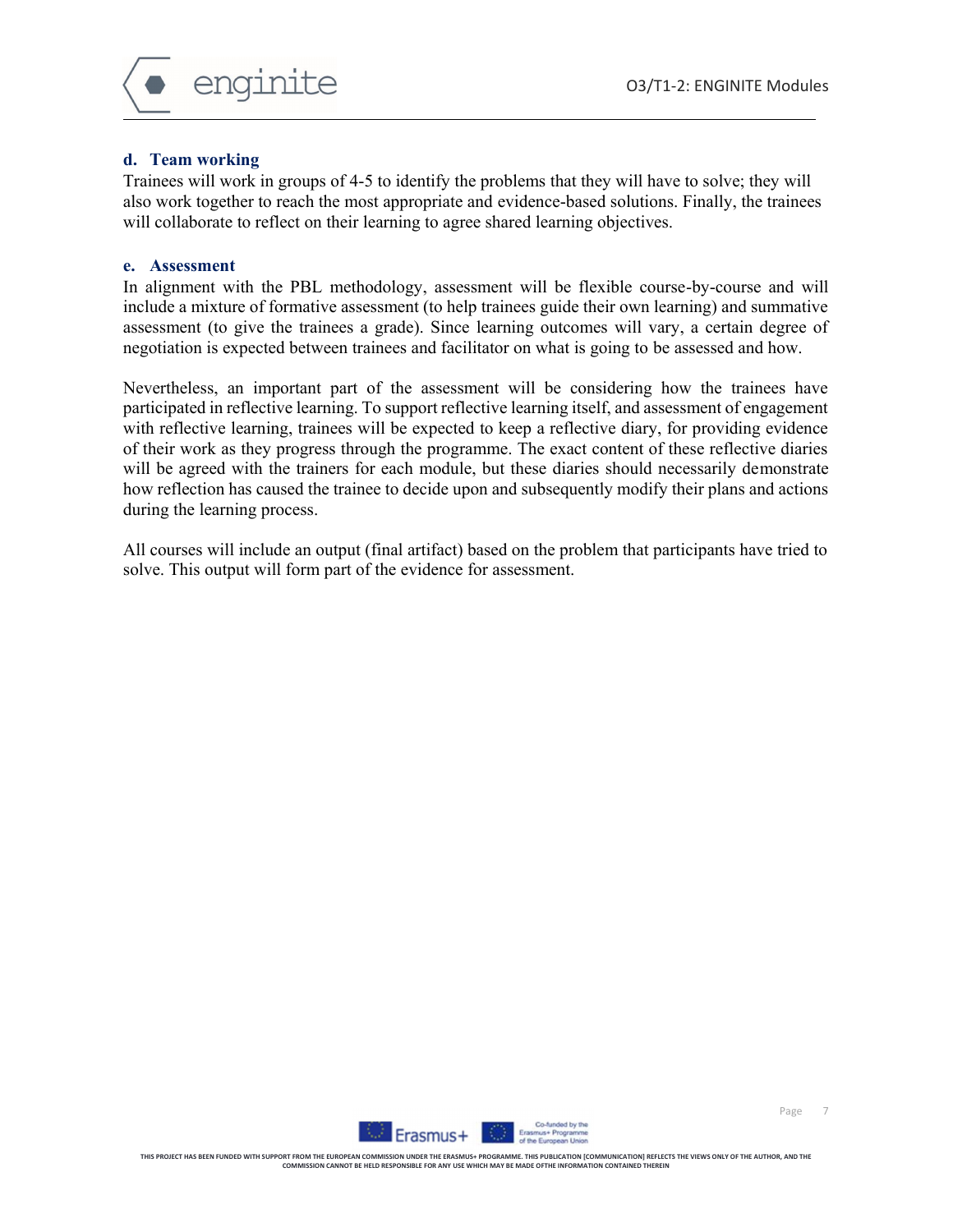

# **3.**Courses Syllabi

# **A. Employability Enhancement & Managerial Skills**

# **Applied Efficient Quality and Health & Safety Management Systems**

I. Courses Description

The course aims to enrich engineers' knowledge and capabilities in *Applied Efficient Quality and Health & Safety Management Systems: Theory, Applications, Cooperative Culture Integration* and enable them to successfully participate in or lead complex projects with tight schedule, limited resources, yet with high quality results. Besides, in real-world industrial workplaces parameters constantly change and problems have to be overcome, thus the engineers need to be properly trained. For this purpose, real industrial projects in combination with the Problem Based Learning (PBL) approach will be used during the course, to equip the engineers with the required skills. Great organizational and analytical skills, understanding of leadership, management and teamwork, along with a holistic grasp of the project-at-hand are just some of the capabilities that engineers need and will acquire through this course. Good practices will also be available as participants' tools.

I. Key learning outcomes:

Upon completion of the course, participants will be able to:

- Understand what a *Quality Management System* (QMS) is and its benefits for the business (with particular emphasis on SMEs) and the employees
- Understand what a *Health and Safety Management System* (HSMS) is and its benefits (with particular emphasis on SMEs) for the business and the employees.
- Realize why a QMS and a HSMS is an approach to improve *Quality* (Q) and *Health and Safety* (H&S) at workplace, improve its market profile and prevent accidents and injuries.
- Learn about requirements, regulations and key elements of each system.
- Design QMS and HSMS in practice.
- Recognize the important elements of efficient team working and leadership in such system design and operation.
- Carry out a SWOT analysis pertinent to QMS and HSMS.
- Validate existing systems with the use of Key Performance Indicators (KPIs) and propose improvements.
- Introduce environmental aspects in both QM and HSM Systems.
- II. Course Material / Software
	- Young engineers may use their own laptops
	- Internet access is required during training



Page 8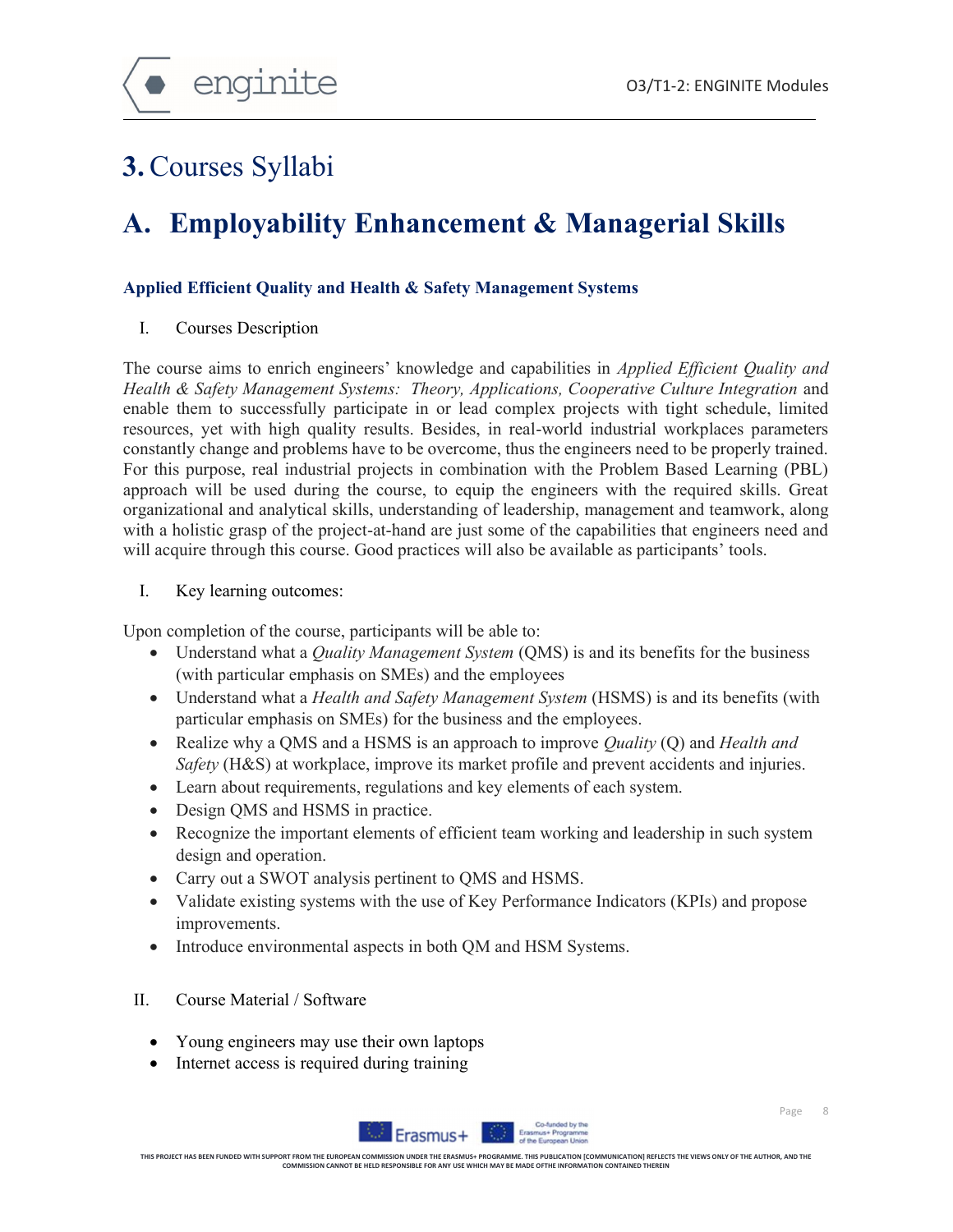

### III. Problems/ Case studies

A sample of possible problems/case studies to be used for the training of the young engineers may be the following (this can be finalized when the background of the trainees and the industries/SMEs are known):

- Design / Improvement of a QMS and a HSMS in a quarry in Crete/Greece
- Design / Improvement of a QMS and a HSMS in a wastewater treatment plant in Crete/Greece
- Design / Improvement of a QMS and a HSMS in road construction in Crete/Greece
- Design / Improvement of a QMS and a HSMS in a chemical laboratory in Crete/Greece
- Design / Improvement of a QMS and a HSMS in a food processing unit in Crete/Greece
- Any other proposed project from young engineers and/or industrial/SME partner.

### IV. Preparation

No prior preparation is needed by trainees.

# V. References

- 1. Adi, F.M., Phang, F.A., Yusof, K.M. 2012. Student Perceptions Change in a Chemical Engineering Class using Cooperative Problem Based Learning (CPBL), *Procedia - Social and Behavioral Sciences*, 56, 627-635, https://doi.org/10.1016/j.sbspro.2012.09.697
- 2. Alwi, S.R.W., Yusof, K.M., Hashim, H., Zainon, Z. 2012. Sustainability Education for First Year Engineering Students using Cooperative Problem Based Learning, *Procedia - Social and Behavioral Sciences*, 56, 52-58, https://doi.org/10.1016/j.sbspro.2012.09.631
- 3. Ates, O., Eryilmaz, A. 2010. Factors affecting performance of tutors during problem-based learning implementation, *Procedia - Social and Behavioral Sciences*, 2(2), 2325-2329, https://doi.org/10.1016/j.sbspro.2010.03.330
- 4. Baharom, S., Hamid, R., Hamzah, N. 2012. Development of a Problem based Learning in Concrete Technology Laboratory Work, *Procedia - Social and Behavioral Sciences*, 60, 8- 13, https://doi.org/10.1016/j.sbspro.2012.09.339
- 5. Basri, N.E.A., Zain, S.Md., Jaafar, O., Basri, H., Suja, F. 2012. Introduction to Environmental Engineering: A Problem-based Learning Approach to Enhance Environmental Awareness among Civil Engineering Students, *Procedia - Social and Behavioral Sciences*, 60, 36-41, https://doi.org/10.1016/j.sbspro.2012.09.343
- 6. Carriger, M.S. 2015. Problem-based learning and management development Empirical and theoretical considerations, *The International Journal of Management Education*, 13(3), 249- 259, https://doi.org/10.1016/j.ijme.2015.07.003
- 7. Harris, A.T., Briscoe-Andrews, S. 2008. Development of a problem-based learning elective in "green engineering", *Education for Chemical Engineers*, 3(1), 15-21, https://doi.org/10.1016/j.ece.2007.12.001
- 8. Harun, N.F., Yusof, K.M., Jamaludin, M.Z., Hassan, S.A.H.S. 2012. Motivation in Problembased Learning Implementation. *Procedia - Social and Behavioral Sciences*, 56, 233-242, https://doi.org/10.1016/j.sbspro.2012.09.650
- 9. Ivicek, K., de Castro, A.B., Salazar, M.K., Murphy, H.H., Keifer, M. 2011. Using Problem-Based Learning for Occupational and Environmental Health Nursing Education: Pesticide

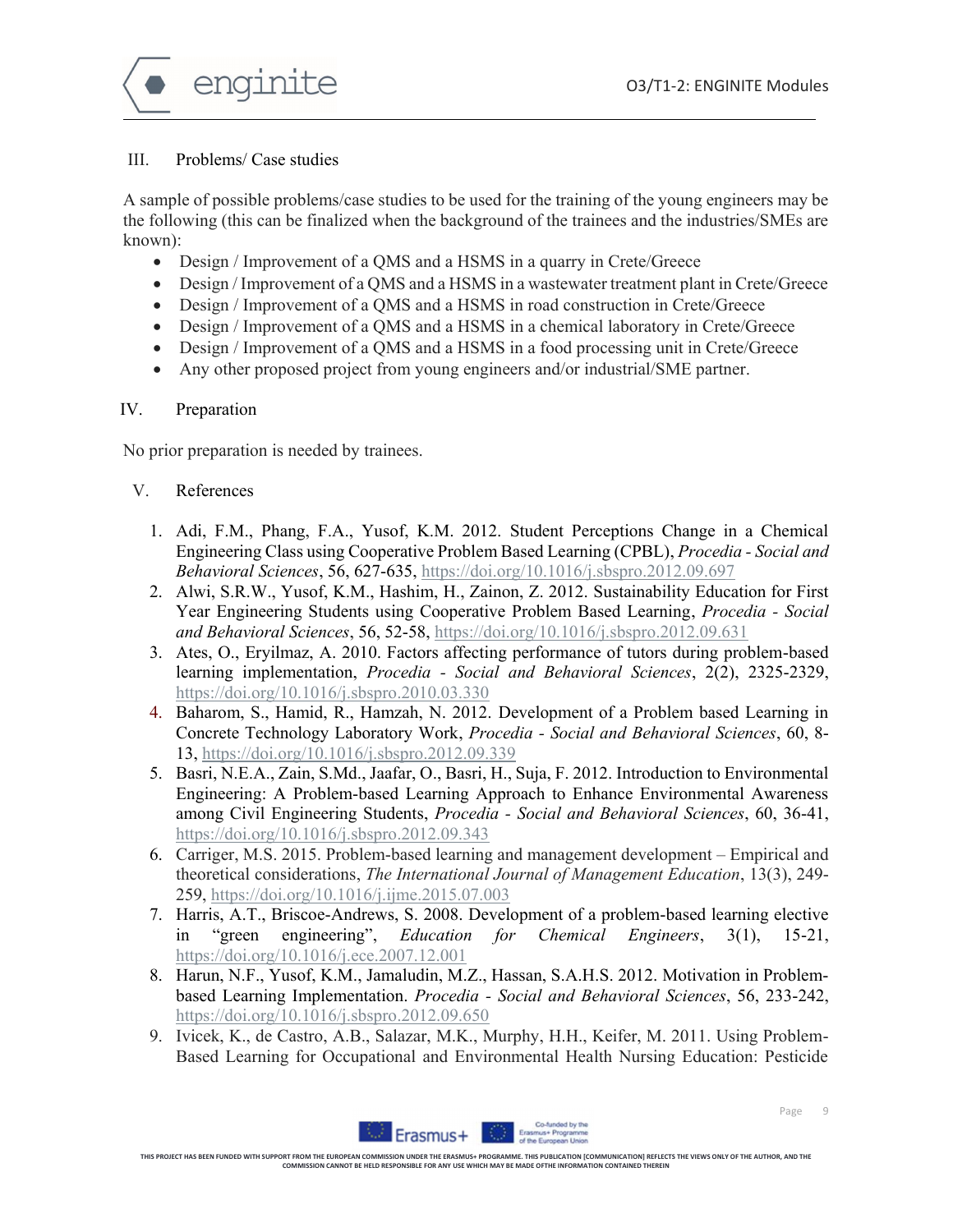

Exposures Among Migrant Agricultural Workers, *AAOHN J.*, 59(3), 127–133. doi:10.3928/08910162-20110216-02

- 10. Jamaludin, M.Z., Yusof, K.M., Harun, N.F., Hassan, S.A.H.S. 2012. Crafting Engineering Problems for Problem-Based Learning Curriculum, International Conference on Teaching and Learning in Higher Education (ICTLHE 2012), in conjunction with RCEE & RHED 2012, *Procedia - Social and Behavioral Sciences* 56, 377 – 387.
- 11. Promentilla, M.A.B., Lucas, R.I.G., Aviso, K.B., Raymond R. Tan, R.R. 2017. Problem-based learning of process systems engineering and process integration concepts with metacognitive strategies: The case of P-graphs for polygeneration systems, *Applied Thermal Engineering*, 127, 1317-1325, https://doi.org/10.1016/j.applthermaleng.2017.08.086
- 12. Ramsay, J., Sorrell. E. 2006. Problem-Based Learning: A Novel Approach to Teaching Safety, Health and Environmental Courses, *Journal of SH&E Research*, 3(2), 1-8
- 13. Stanley, T., Marsden, S. 2012. Problem-based learning: Does accounting education need it? *Journal of Accounting Education*, 30(3-4), 267-289, https://doi.org/10.1016/j.jaccedu.2012.08.005
- 14. Topalli, D., Nergiz Ercil Cagiltay, N.E. 2018. Improving programming skills in engineering education through problem-based game projects with Scratch, *Computers and Education*, 120, 64-74, https://doi.org/10.1016/j.compedu.2018.01.011
- 15. Yusof, K.M., Hassan, S.A.H.S., Jamaludin, M.Z., Harun, N.F. 2012. Cooperative Problembased Learning (CPBL): Framework for Integrating Cooperative Learning and Problem-based Learning, *Procedia - Social and Behavioral Sciences*, 56, 223-232, https://doi.org/10.1016/j.sbspro.2012.09.649

#### **Innovation, Entrepreneurial and Intrapreneurial Skills**

I. Courses Description

The course aims to introduce young engineers to the concept of Innovation, and particularly in understanding how to manage innovation under the creative process of creating new innovative products/services, or participating effectively in corporate innovative processes. Upon completion of the course, young engineers will have explored the necessary *Entrepreneurial* and *Intrapreneurial* skills and capabilities essential to enable them to successfully participate in or lead complex projects with tight schedules, limited resources, yet at the same time with high quality results. The parameters of the real-world industrial workplaces are constantly changing and problems need to be overcome; thus, young engineers need to be properly trained. For this purpose, this course will prepare the engineers to solve their everyday work challenges with an entrepreneurial zest! The course is applicable to young engineers who will either run their own business or work for another business. Given the opportunity to address real industry cases in combination with the infused Problem Based Learning (PBL) approach which will be used during the course, it is expected that engineers will gain the desired innovation and entrepreneurial skillset. Creative and critical thinking skills, understanding leadership and adopting effective innovation culture, embracing creative processes that lead to new innovative products/services/processes, self-management and teamwork skillset, applying proven business models to boost innovation, along with a holistic grasp of the project-at-hand are just some of the capabilities that engineers need and will acquire through this course. Good practices and live talk sessions from industry leaders will also be available as participants' tools.

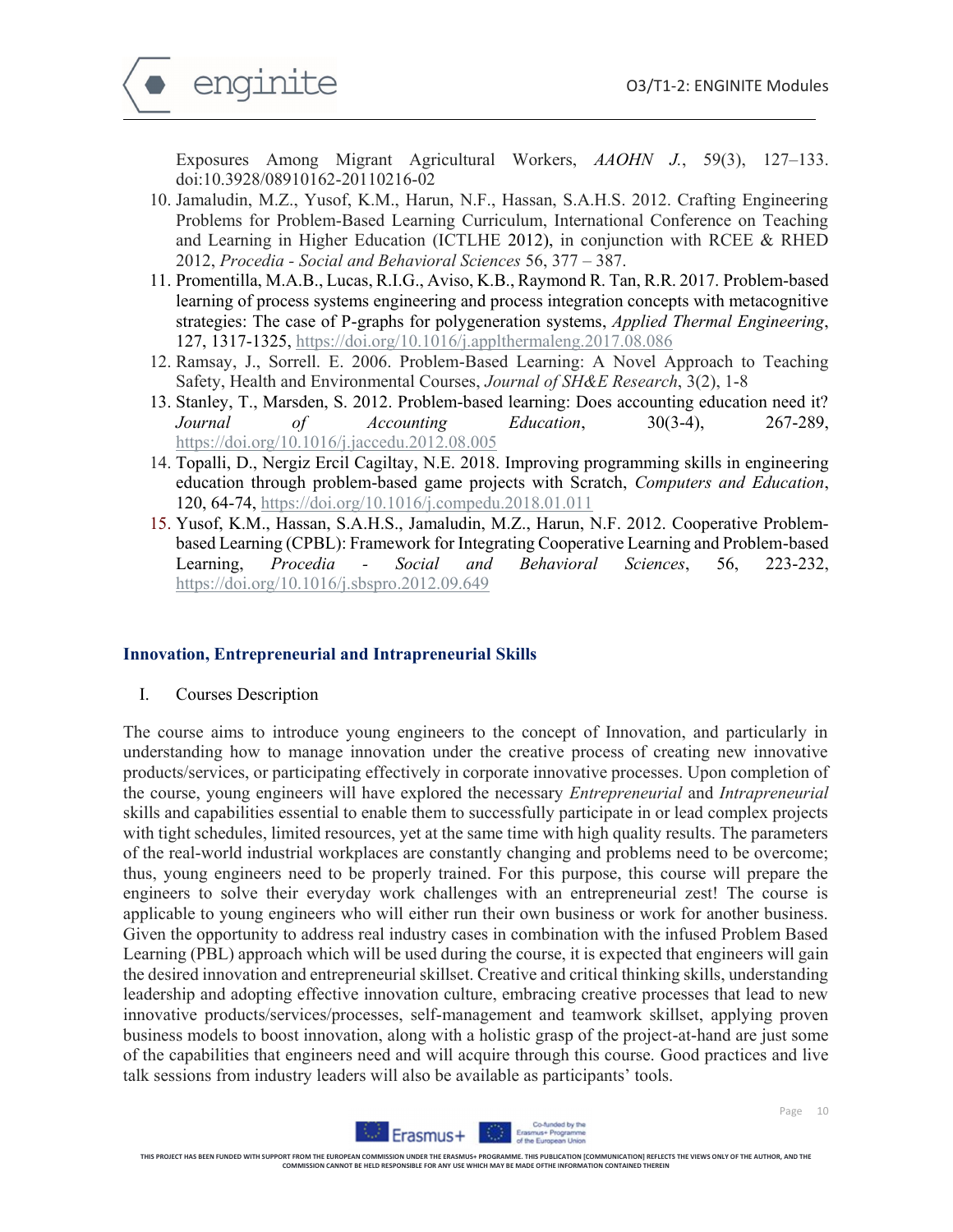

### II. Key learning outcomes:

Upon completion of the course, participants should be able to:

- Understand the concept of Innovation, particularly Innovation Management.
- Enable young engineers to develop their analytical skills through introducing them to a real innovation management design project.
- Enable young engineers develop critical thinking and insight to improve their effectiveness as engineers working with solving real work problems.
- Enhance entrepreneurial and intrapreneurial knowledge and skills through theoretical and practical application either by working on cases individually or in teams.
- Recognise the key drivers of innovation and understand the critical role of effective leadership
- Strategise about how to create an organisational culture to support innovation.
- Understand how innovation fits the Business Model Canvas, and how essential it is for effective Innovation Management.

\*At the end of the course, each participant will have the opportunity to create their personal list of entrepreneurial skills needed to cope within an ever changing innovative and complex industry. Therefore, trainees will have the opportunity-after being exposed to the course material and exercisesto think creatively and derive to their own skillset, which will be a proof of how they have indulged to critical thinking introduced to them.

III. Course Material / Software

- Young engineers may use their own PCs/laptops.
- Internet access is required for the efficient and effective delivery of the course.
- IV. Problems/ Case studies

 $\overline{a}$ 

A sample of possible problems/ case studies to be used for the training of the participants is presented below:

- Introduce young engineers to the EU official platform 'Improve Innovation Academy' to help them understand the importance of Innovation Management on an EU and global level, while also exposing them to an ever-growing innovation management ecosystem. (https://www.improve-innovation.eu)
- Analyse the example of Engino; a real CY business case which applies effective Innovation Management designs.
- Solve a real problem faced at Engino to enhance trainees' creative & critical thinking skills.
- Work through a series of exercises to learn how to cope with solving problems alone or as part of a team. This will include brainstorming sessions, outdoor activities, negotiation exercises, critical and analytical thinking practical exercises, etc.
- Play the 'Where do you fit in?' game inspired by Jonathan Greehan<sup>1</sup> to help young engineers recognise their organizational identity, and enhance their intra-environmental communication

<sup>1</sup> https://fi.co/insight/where-do-you-fit-in-a-founder-s-guide-to-startup-roles



THIS PROJECT HAS BEEN FUNDED WITH SUPPORT FROM THE EUROPEAN COMMISSION UNDER THE RASAMUS- PROGRAMMENT ON DROMAN MICOMMUNICATION (REFLECTS THE VIEWS ONLY OF THE AUTHOR, AND THE<br>THE SPONDER THE SOME DROW THE SOME SOMET BE HE

rasmus+ Program<br>The European Uni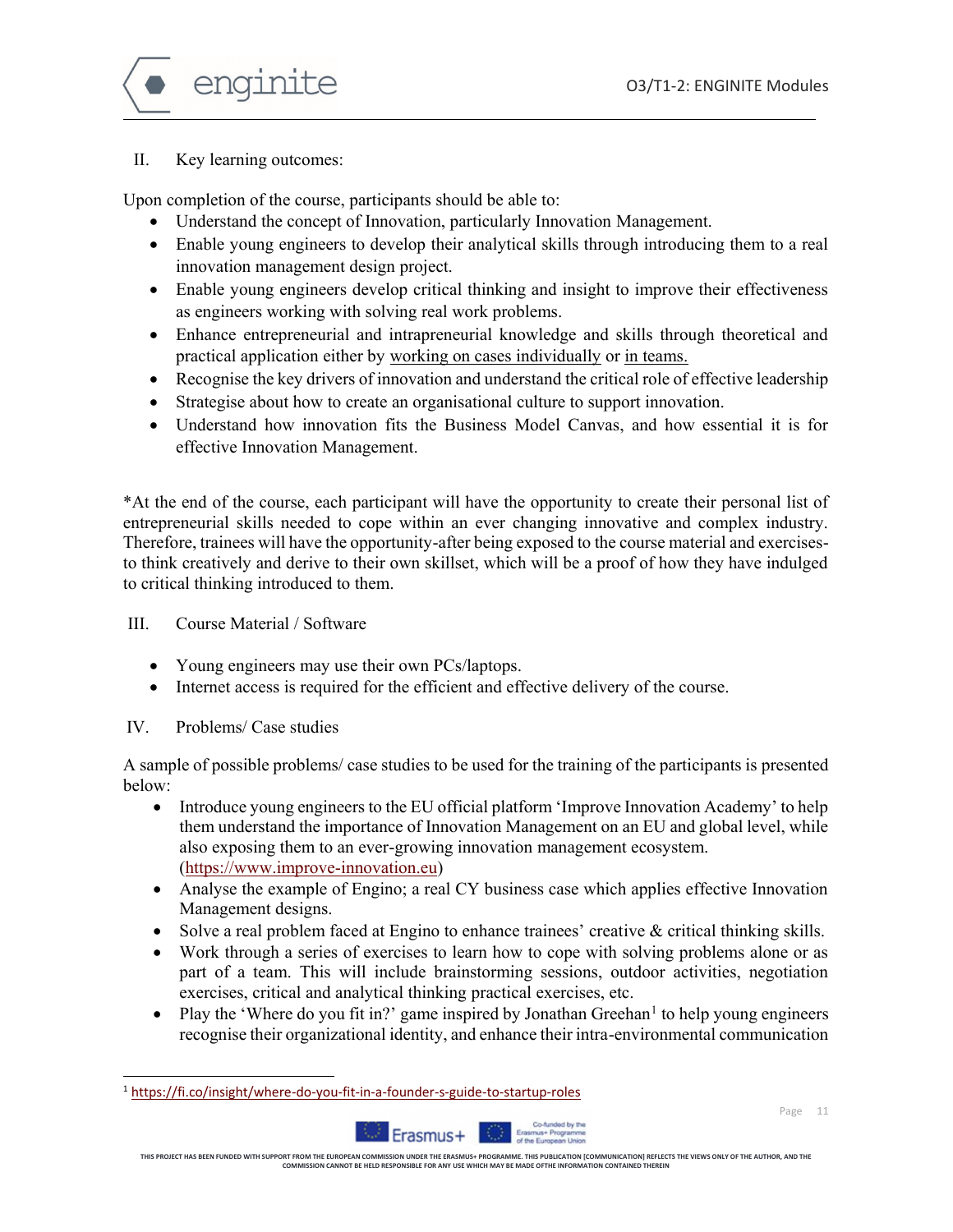

with peers. Current skillset will be recognized, while also drawing the gaps in current skillset for each participant.

- Participate in live talk sessions with leading industry examples that will showcase to young engineers how these leaders differentiated in the global market by adopting: 1) an effective leadership identity 2) an organisational culture that drives innovation. Examples of speakers: Savvas Savvides, International Professional Registrations Advisor at The Institution of Engineering and Technology, Costas Sisamos, CEO at Engino, Dr. Panayiotis Phlimis, CEO of CyRIC, Tasos Kounoudes, CEO and Co-founder of SignalGeneriX.
- Introducing Young Engineers to the Business Model Canvas and the lean start-up methodology. Working with analysing the BMCs of Google and IBM and other local companies of smaller size to understand the principles of this model and how it enhances innovation.

#### VI. Preparation

No prior preparation is needed by participants.

### VII. References

- Adair, J. (2009). Leadership for innovation. London: Kogan Page.
- Davis K. (1977). *Human Behavior at Work Organizational Behavior*. McGraw Hill
- Drucker, P. and Maciariello, J. (2015). *Innovation and entrepreneurship*. Oxfordshire, England: Routledge Classics.
- Fisk, P. (2011). *Creative genius.* Chichester: Capstone.
- Gassmann, O., Frankenberger, K. and Csik, M. (2014). *The business model navigator*. Harlow [etc.]: Pearson Education.
- Green, K. (2014), Creative-thinking exercises for entrepreneurship class. *Journal of Business Cases and Applications*. 12, pp.1-10
- Robbins S. P., *Organizational Behavior*. Prentice Hall, latest edition New Jersey: Pearson international, latest edition

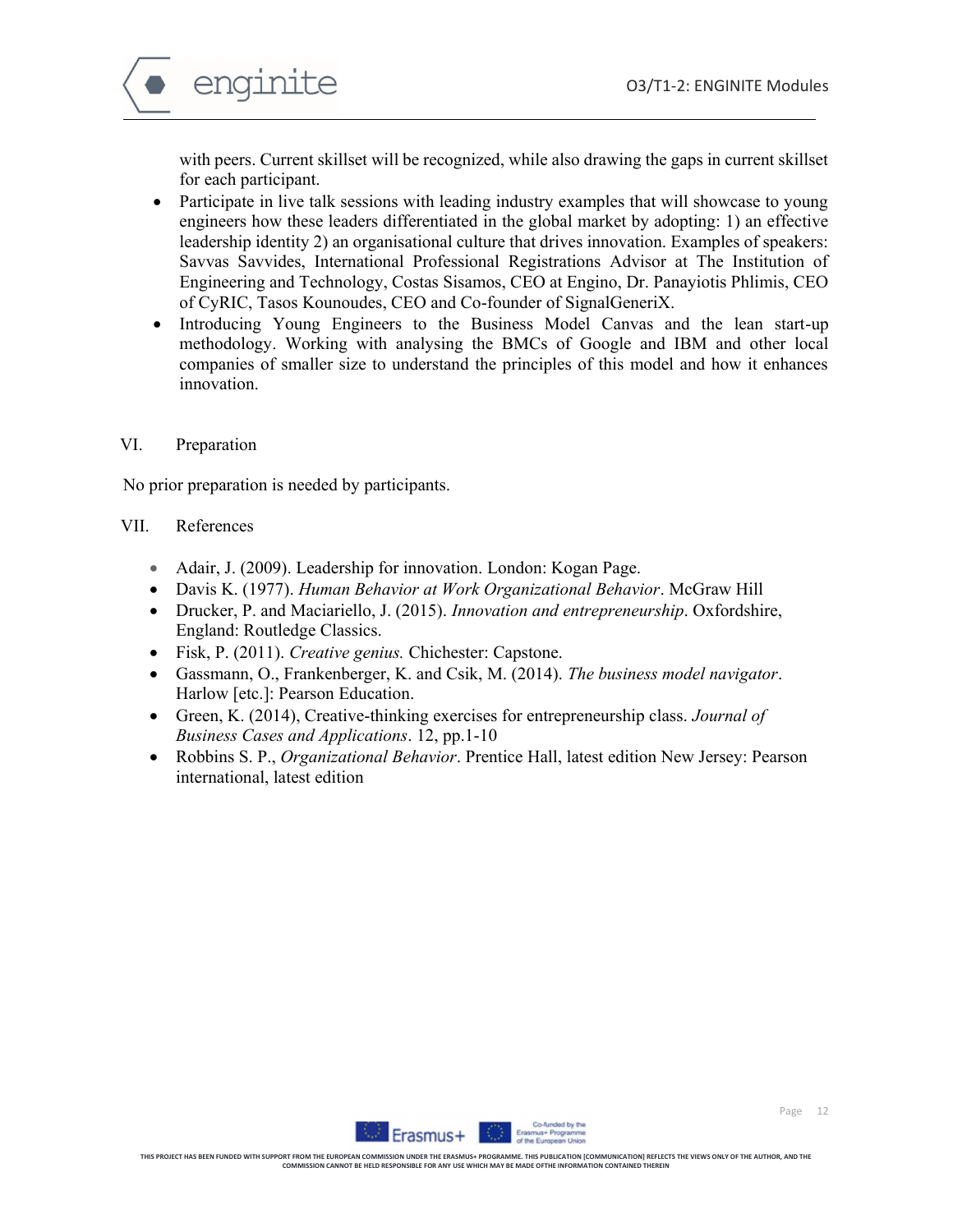

# **Engineering Systems Thinking: Re-engineering by Simplifying**

#### I. Courses Description

This course aims at shifting graduates' mindset in engineering problem solving, moving away from solving 'part'-problems and focusing on optimal solutions of the overall system. The solutions emanating from systems thinking usually lead to "doing more with less", globally optimal solutions. The participants will be introduced to the concepts of systems thinking through problem-based learning techniques which will be applied on relevant engineering systems. The graduate engineers participating in this module will gain much needed entrepreneurial and  $21<sup>st</sup>$  century business skills that will help them develop a prosperous career.

#### II. Key learning outcomes

Upon completion of the course, participants should be able to:

- Develop an appreciation of systems concepts.
- Recognize the important elements of systems thinking in solving problems across scales, sectors and disciplines.
- Appreciate the merits of Problem Based Learning for learning new techniques.
- Develop a sound understanding of particular systems thinking methodologies and tools
- Frame problems with a systems thinking approach.
- Develop Entrepreneurial and innovation skills by challenging conventional solutions.
- Gain experience in multi-disciplinary systems thinking problem solving through case studies.
- Define and assess the positive outcome through a systems thinking problem solving approach.
- III. Course Material / Software
	- All participants need to use their own PCs/laptops.

# IV. Problems/ Case studies

A sample of possible problems/ case studies to be used for the training of the participants is following:

- Climate Change effects on flooding risk for coastal cities
- Design and execution of a circular economy system for the construction industry on an island
- Waste management on a campus.
- Novel business models for the construction/property development industry
- Any other proposed project from engineers and/or industrial partner.

# VIII. Preparation

No prior preparation is needed by participants.

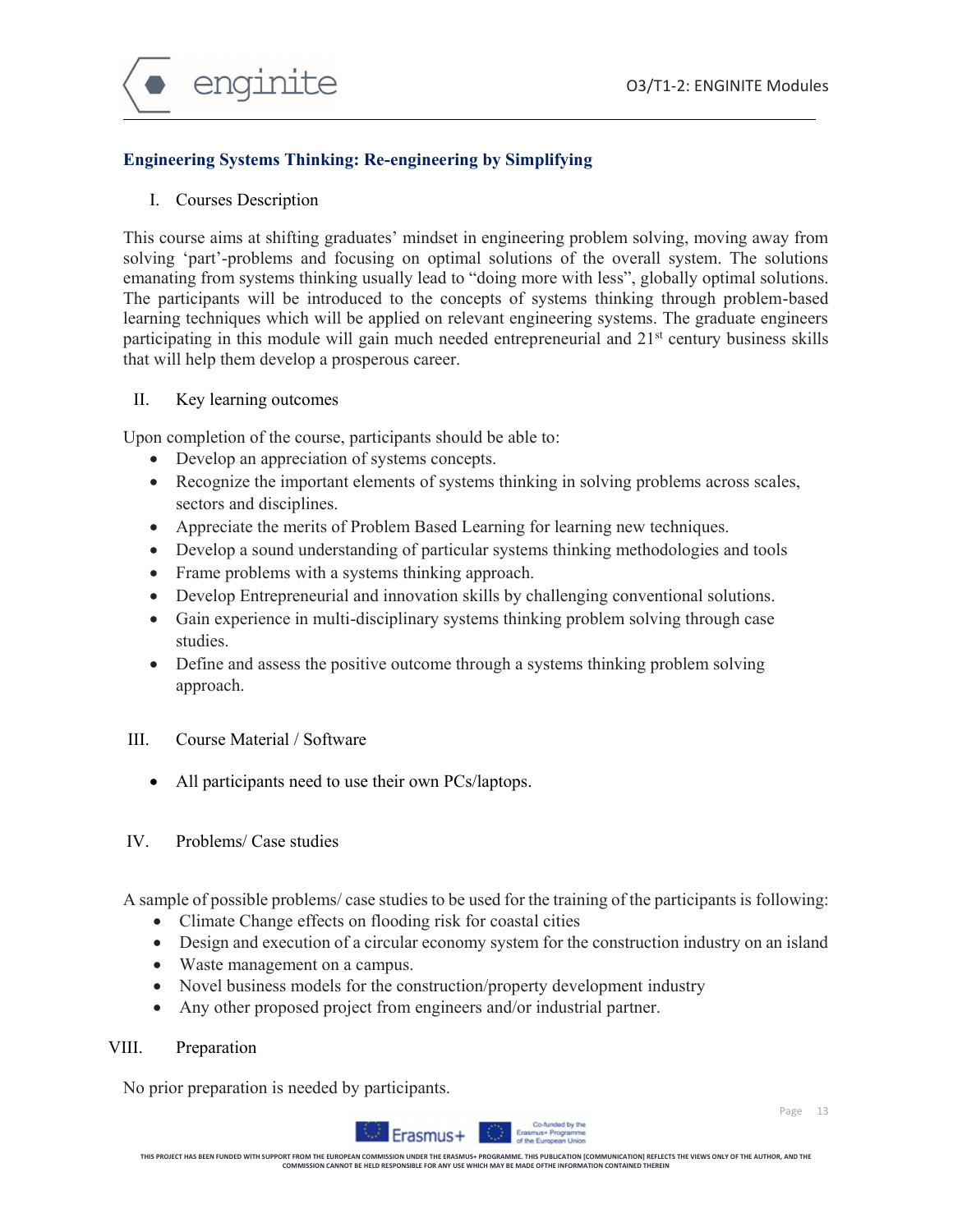

# IX. References

- D. Meadows. 2015. Thinking in Systems: a Primer, Chelsea Green Publishing Co.
- D. Sherwood. 2002. Seeing the Forest for the Trees. A Manager's Guide to Applying Systems thinking, Nicholas Brealy International
- A. Engel. 2018. Practival Creativity and Innovation in Systems Engineering, Wiley Series in Systems Engineering & Managements, Wiley-Blackwell.

# **Project Management in Action**

I. Courses Description

The course aims to enrich engineers' knowledge and capabilities in Project Management and enable them to successfully participate in or lead complex projects with tight schedule, limited resources, yet with high quality results. Besides in real-world industrial workplaces, parameters constantly change and problems have to be overcome, thus the engineers need to be properly trained. For this purpose, real industrial projects in combination with the Problem Based Learning (PBL) approach will be used during the course, to equip the engineers with the required skills. Great organizational and analytic skills, understanding of leadership, management and teamwork, along with a holistic grasp of the project-at-hand are just some of the capabilities that engineers need and will acquire through this course. Good practices and user-friendly software will also be available as participants' tools.

# II. Key learning outcomes:

Upon completion of the course, participants should be able to:

- Apply Project Management design and development in real projects.
- Recognize the important elements of efficient team working and leadership in project management.
- Manage effectively any project in terms of cost, timeframes, quality, and deliverables.
- Perform risk assessment for the main parameters of the project.
- Learn how to monitor project activities and assess progress.
- Define and monitor Key Performance Indicators (KPIs) as well as take corrective measures for the project success.
- Employ scheduling software productively along with applied technics.

# III. Course Material / Software

- All participants need to use their own PCs/laptops.
- The MS Project 2016 will be used during the course.

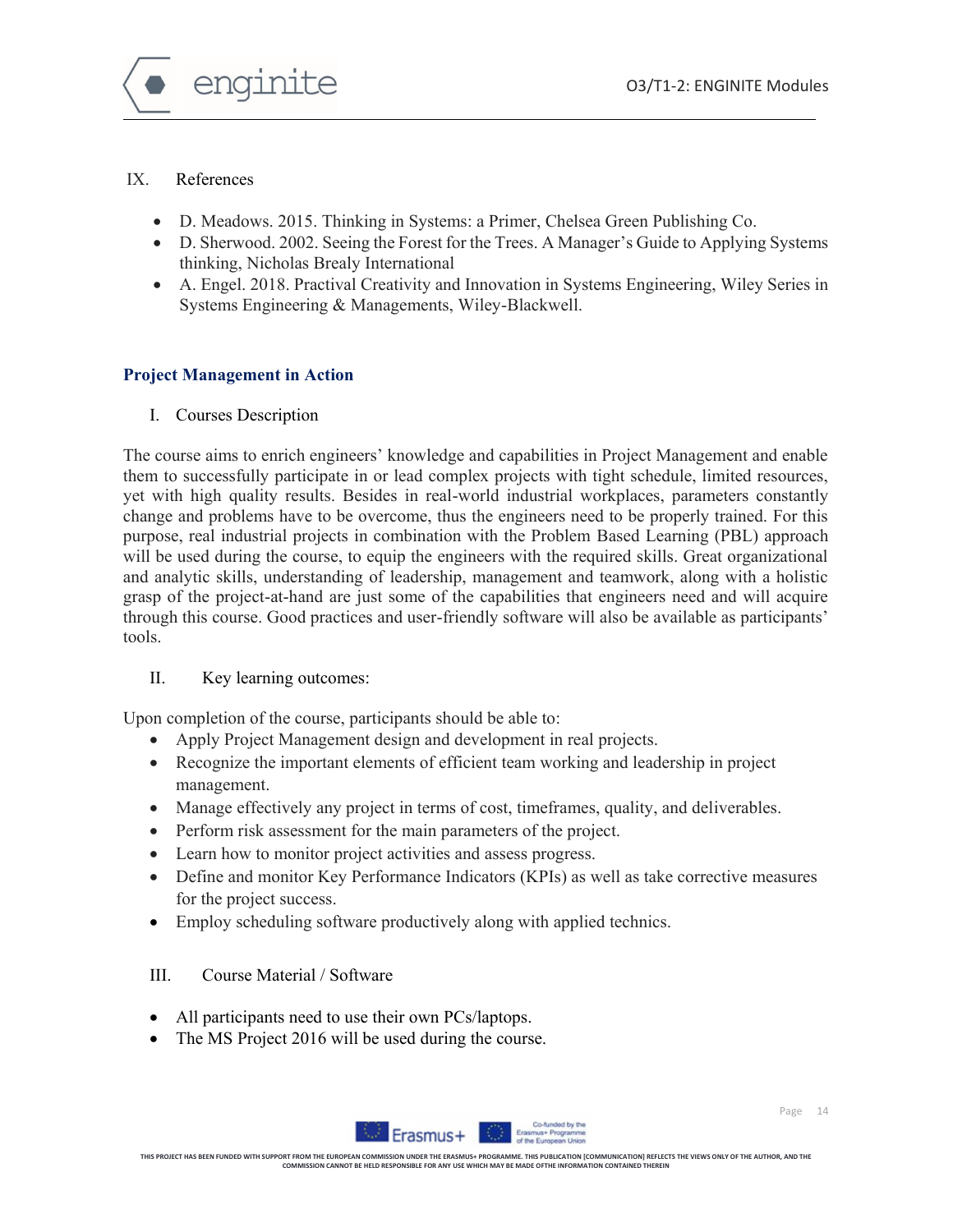

### V. Problems/ Case studies

A sample of possible problems/ case studies to be used for the training of the participants is following:

- Project management and time schedule of the design and construction of an oil tank farm in Cyprus
- Project management and time schedule of the design and production of a new industrial product
- Project management and time schedule of the design and deliver of the health and safety training of the industrial workers.

### VI. Preparation

No prior preparation is needed by participants.

### VII. References

- A Guide to the Project Management Body of Knowledge (PMBoK®)
- Project Management Journal (Wiley PMI)
- Project Management: A quick reference guide (Andreas Solomou ISBN 978-9963-2208-1- 6)
- PMP® Project Management Professional Study Guide, Eighth Edition (Kim Heldman ISBN 978-1-932-73565-9)
- PMP® Exam Prep, 8th Edition (Rita Malcahy ISBN 978-1-119-17967-2)
- Managing Successful Projects with PRINCE2® (OGC ISBN 978-0-11-331059-3)

# **B. Technical Knowledge Enhancement**

# **Engineering Economics**

I. Courses Description

This course emphasizes the economic principles and the analysis of engineering decisions. Thus, the strong relationship between engineering design and manufacturing of products/systems and the evolved economic aspects, along with applied concepts of the time value of money and equivalence, will be highlighted in the course. It is essential for both industry and engineers to be able to transform a concept and/or project into requirements, equipment and a reliable estimation for resources and critical parameters such as cash flows, capital, operational and maintenance costs and cost of money. The correct assumptions, the capability of investigation and location of the right partner and provider, along with the magic of creating a realistic economo-technical model are the core elements of this course. Real problems and cases from the industry will be introduced and the Engineers will be called to propose their engineering economic analysis report.

II. Key learning outcomes

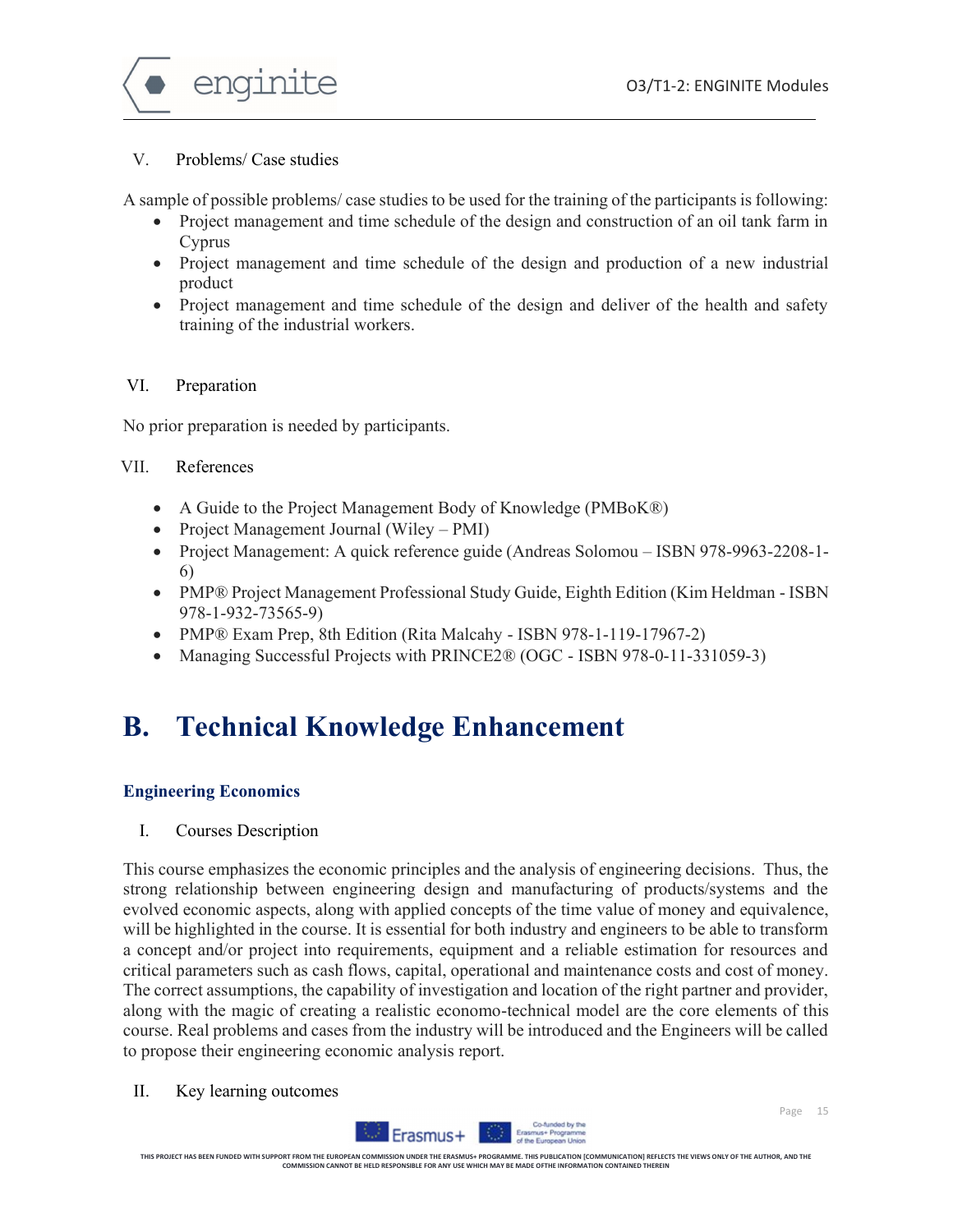

Upon completion of the course, participants should be able to:

- Define, estimate and analyse engineering industrial project costs.
- Combine creatively knowledge of mathematics, economics, and engineering principles to solve engineering industrial problems.
- Efficiently perform money management and use gained knowledge to make economic assessments of alternative engineering designs, solutions or projects.
- Understand, formulate and employ cash flow models in practical situations, by taking into account rational assumptions, interest factors and data from the industry underlying these models.
- III. Course Material / Software
	- All participants need to use their own PCs/laptops.
	- Excel for simple calculations will be used during the course.
	- Statistical software for more complicated analysis.

#### IV. Problems/ Case studies

A sample of possible problems/ case studies to be used for the training of the participants is following:

- Estimation of Fixed-Capital Investment using Ranges of Process-Plant Components
- Examples based on Initial costs, initial investment and final profit for alternative-energy (biomass-based) power plants.
- Examples based on cost, investments and final production benefits for new nuclear plants.
- Any other proposed project from engineers and/or industrial partner.

#### V. Preparation

- Engineering Mathematics
- Basic skills with Excel, computing tools.

#### VI. References

- Chan. S. Park, 2013. Fundamentals of Engineering Economics (3rd Edition) 3rd Edition, Pearson. ISBN-13: 978-0132775427.
- James Riley Couper, 2003. Process Engineering Economics (Chemical Industries) 1st Edition.
- S Peters, KD Timmerhaus, Process Design and Economics for Chemical Engineers (5th Ed.), McGraw-Hill, 2002.

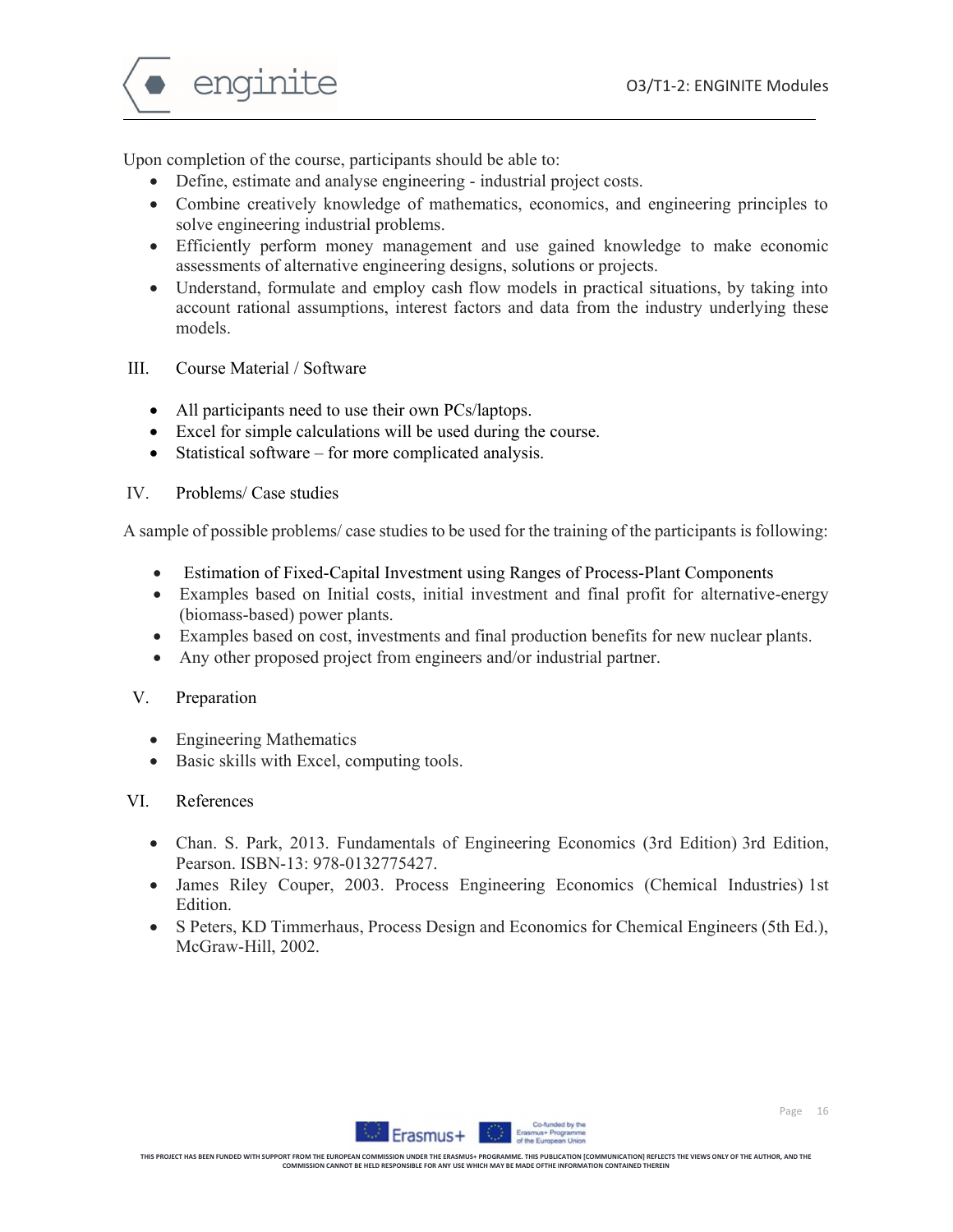

### **Product development. From concept to market**

#### I. Courses Description

As competition among companies and industries is getting tougher as the number of products on the market increases, many are realizing the importance of product development as a competitive means. Big and small businesses alike have an increasing need to integrate the steps of the product and production chain. This creates a need for engineers with specialist knowledge who at the same times have an insight in the whole product development process.

The aim of this course is to provide an operational experience in the development of innovative and realistic customer-driven engineered products. Design concepts and techniques are introduced, and the student's design ability is developed in a design project chosen to emphasize ingenuity and provide wide coverage of engineering and business topics. Innovative thinking is nurtured through this course and through PBL.

#### II. Key learning outcomes

Upon completion of the course, participants should be able to:

- Understand the importance of new products development in industry market.
- Propose new products to satisfy the needs of customers and the industry.
- To successfully implement the steps required from concept generation to design and development of new proposed product.
- Evaluate and assess the risk and the cost of the new product production.
- Competence with a set of tools and methods for product design and development.
- Confidence in their own abilities to create a new product.
- $\bullet$  Awareness of the role of multiple functions in creating a new product (e.g. marketing, finance, industrial design, engineering, production).
- Ability to coordinate multiple, interdisciplinary tasks in order to achieve a common objective.
- Enhanced team working skills.
- Recognize the important elements of systems thinking in solving problems across scales, sectors and disciplines.
- Appreciate the merits of Problem Based Learning for learning new techniques.
- Develop a sound understanding of particular systems thinking methodologies and tools
- Frame problems with a systems thinking approach.
- Develop Entrepreneurial and innovation skills by challenging conventional solutions.

# III. Course Material / Software

• All participants need to use their own PCs/laptops.

#### IV. Problems/ Case studies

A sample of possible problems/ case studies to be used for the training of the participants is following:

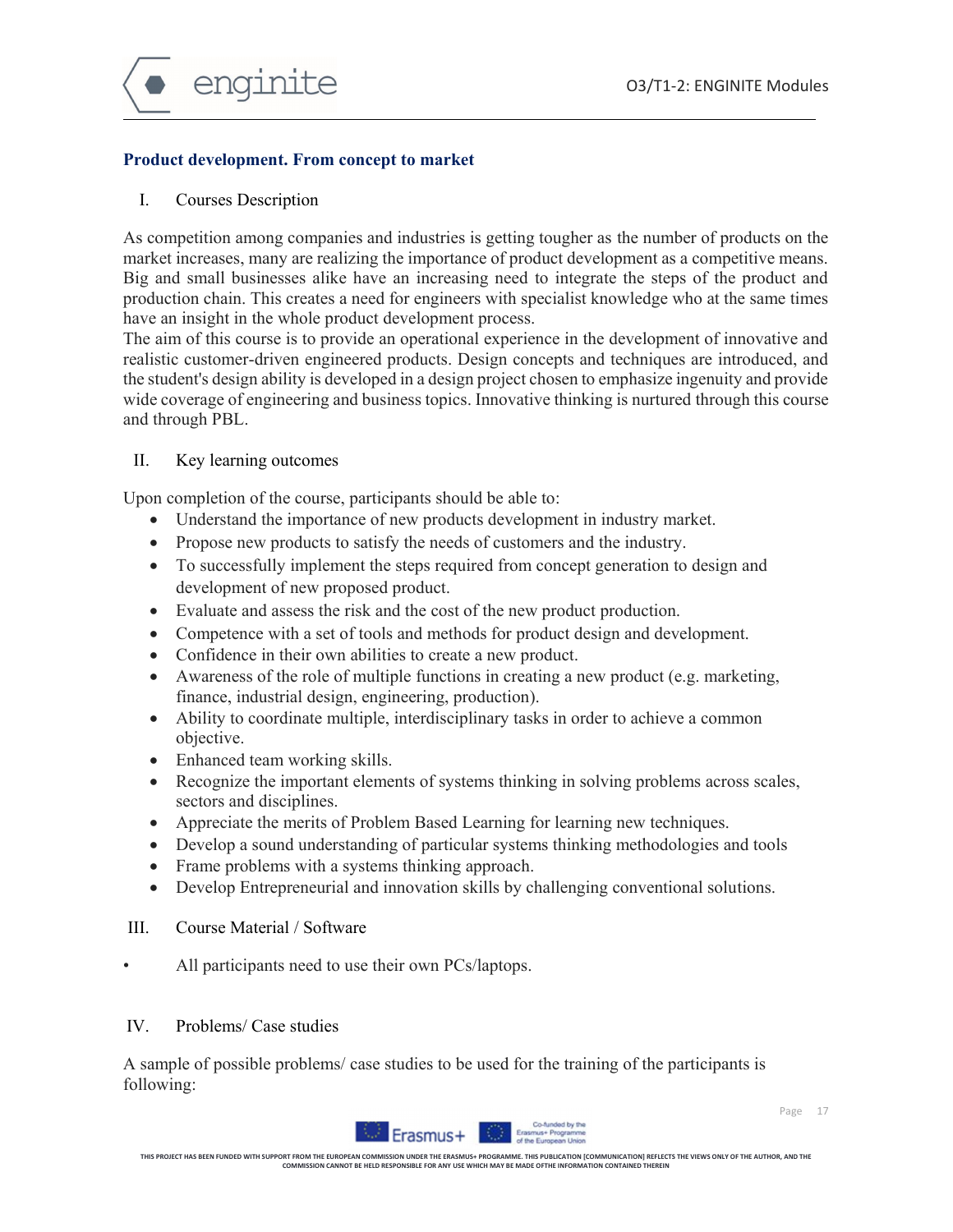enginite

Several processes or new potential products at Technology Readiness Level at TRL 2-4 will be explained to students. Then, the students should proposed methods for process/product improvement and they should also propose strategies for how this process/product can be commercialized. Several examples of processes or products at TRL level 3 are:

- Microbial fuel cells https://www.youtube.com/watch?v=521NYzBCTvA
- Biogas upgrading using methanogens and hydrogen from electrolysis.
- Self-healing Bioconcrete https://www.youtube.com/watch?v=laqACVY1U k
- CO2 conversion to CH4 using waste metals and anaerobic microbes
- Recovery of metals from electronic waste using biohydrometallurgy
- Bio-refinery concept for recovery of high value added products from coffee waste
- Bio-refinery concept for recovery of high value added products from organe waste
- Bio-refinery concept for recovery of high value added products from organe waste
- From egg shells to high value added product.

# V. Preparation

No prior preparation is needed by participants.

# VI. References

- Design and Develop, by J.A. Wesselingh, S. Zinck Kiil and M.E. Vigild
- Innovation Management and New Product Development by Paul Trott, Kindle Edition
- The Art of Product Development: From Concept to Market by Erwin A. Frand Publisher: McGraw-Hill Inc.,US (1 May 1989)
- From Concept To Commercialization: A Strategic Approach for Bringing Everyday Ideas to Market by Dick J. Liou

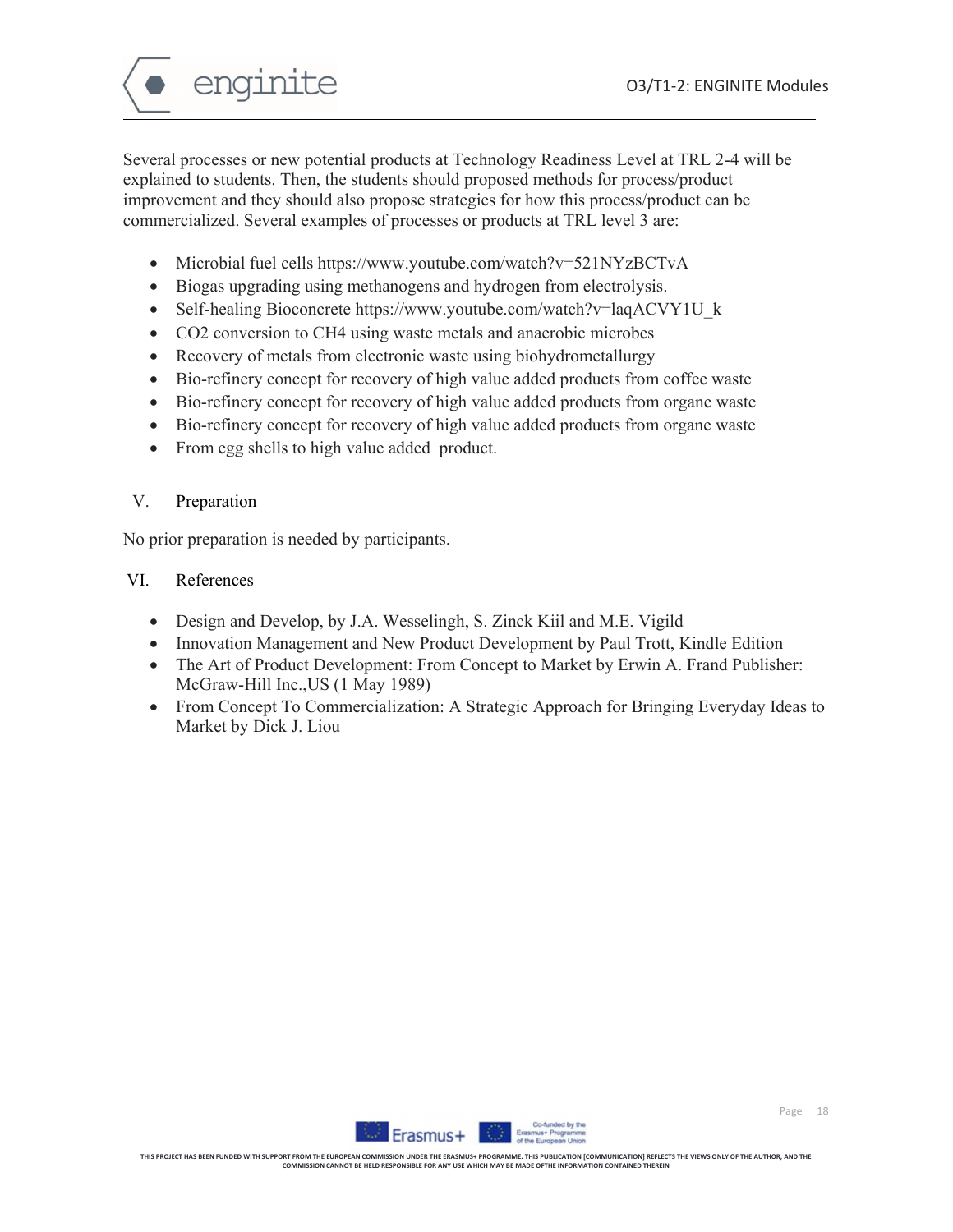

# **Applied Process and Production Optimization**

### I. Courses Description

This course will enhance the engineering capabilities and provide hands-on skills to optimize an industrial process or manufacturing line. Engineers will learn to select the correct assumptions and parameters for their problems in order to capture a realistic process analysis and achieve optimization of resources and cost.

### II. Key learning outcomes

Upon completion of the course, participants should be able to:

- Detect and outline the key issues of the design and optimization of a production line.
- Utilize a critical-thinking and problem-solving approach in regards to the main principles of production engineering.
- Explore, assess and adopt best practices of production industry to existing or new production facilities.
- Report engineering calculations in a professional manner.
- III. Course Material / Software
	- All participants need to use their own PCs/laptops.
	- Excel will be used during the course. MATLAB or any other relevant software for process design can be used from the participants.

# IV. Problems/ Case studies

A sample of possible problems/ case studies to be used for the training of the participants is following:

- Hydrodealkylation (HAD Process) of toluene for the production of benzene
- Methanol production from natural gas
- Construction of an Oxo process
- Design of a bio-ethanol pilot plant
- Any other proposed project from engineers and/or industrial partner.
- V. Preparation

Engineering Mathematics, Material and Energy Balances, and Reaction Engineering are prerequisites

# VI. References

- Douglas (1988), Conceptual design of chemical processes, McGraw-Hill, pp 8ff
- R K Sinnott, Coulson & Richardson's Chemical Engineering, Volume 6 (Design), (4th Ed.),
- Chemical Process Technology; Moulijn, Makkee, van Diepen; Wiley; 2001

Erasmus+



THIS PROJECT HAS BEEN FUNDED WITH SUPPORT FROM THE EUROPEAN COMMISSION UNDER THE RASAMUS- PROGRAMMENT ON DROMAN MICOMMUNICATION (REFLECTS THE VIEWS ONLY OF THE AUTHOR, AND THE<br>THE SPONDER THE SOME DROW THE SOME SOMET BE HE

**Un**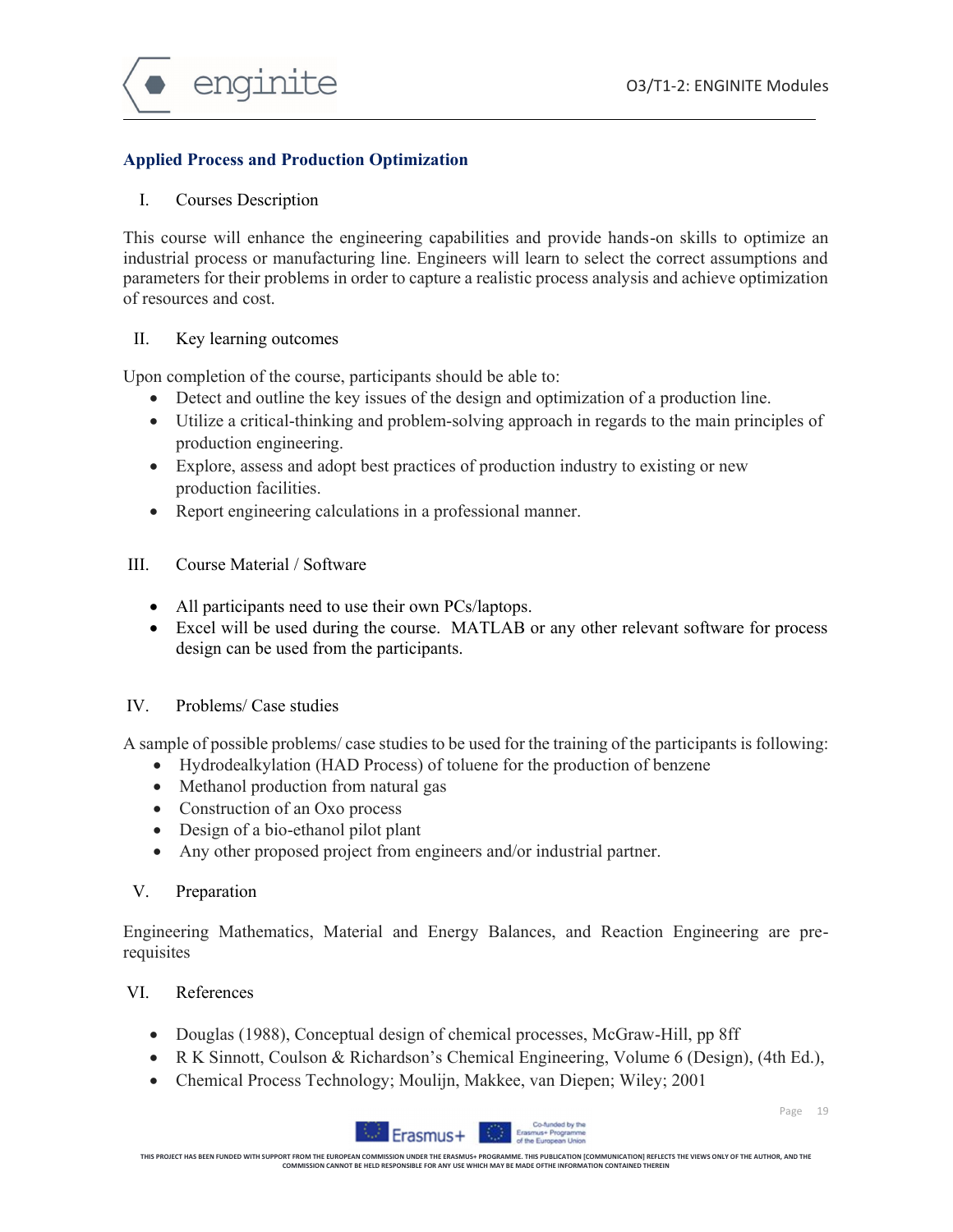

- R Smith, Chemical Process Design and Integration, Wiley 2005 PMP® Exam Prep, 8th Edition (Rita Malcahy - ISBN 978-1-119-17967-2)
- MS Peters, KD Timmerhaus, Process Design and Economics for Chemical Engineers (5th
- Ed.), McGraw-Hill, 2002.

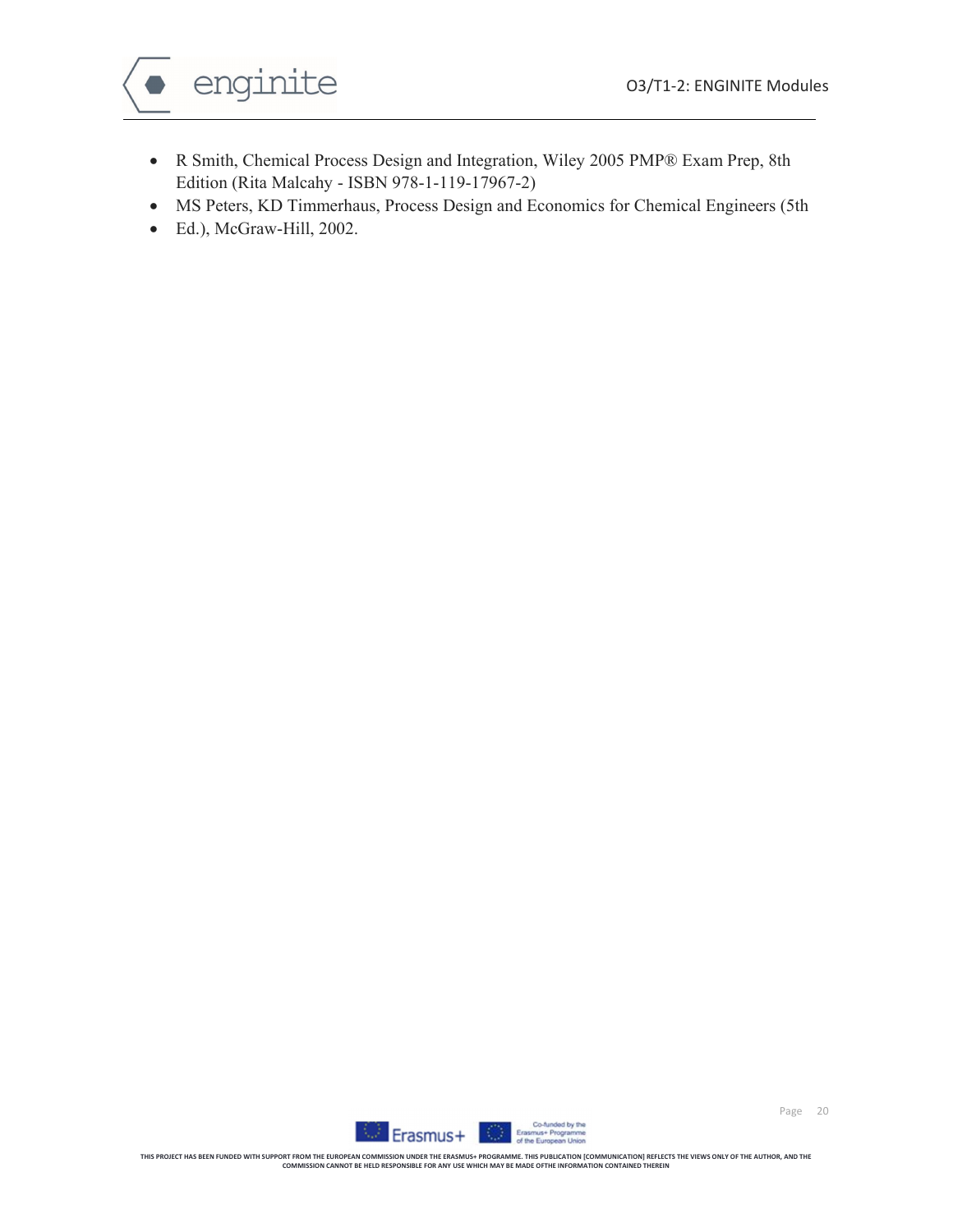

# **Engineering Logistics and Supply Chain Analysis in Practice**

#### I. Courses Description

This course aims to provide practical knowledge and technical skills for understanding, analyzing and managing logistics and supply chain of the industrial sector. Engineers will learn practically how products and services end-up to the final customer including transportation and logistics processes, all involved parties and the relevant legislation requirements. Moreover, Engineers will be able to contribute effectively to the supply change optimization, narrowing down the logistics cost and even setting up new processes.

#### II. Key learning outcomes

Upon completion of the course, participants should be able to:

- Understand the concept and the structure of supply chains.
- Employ fundamental models to make trade-offs between forecasting, inventory, and transportation.
- Identify ways through which supply chains can become competitive in the market.
- Introduce the concepts of integrated logistics support for the industry.
- Conduct engineering logistics analysis.
- III. Course Material / Software
	- All participants need to use their own PCs/laptops
- IV. Problems/ Case studies

An "umbrella" supply chain problem will be given to all participants. The problem will be as follows: propose actions and measures to reduce the CO2 emissions in the atmosphere related to the design and operation of the supply chain of the company/factory that you will work.

Then, each participant (or group of participants) will formulate each own problem, within the framework of the umbrella problem mentioned above.

- V. Preparation
	- No prior preparation is needed by participants.

### VI. References

- Global Logistics and Supply Chain Management, by John Mangan and Chandra L. Lalwani, John Wiley & Sons, 3rd Edition, 2016 (ISBN-13: 978-1119117827).
- Logistics and Supply Chain Management, by Martin Christopher, FT Publishing International, 5th edition, 2016 (ISBN-13: 978-1292083797).